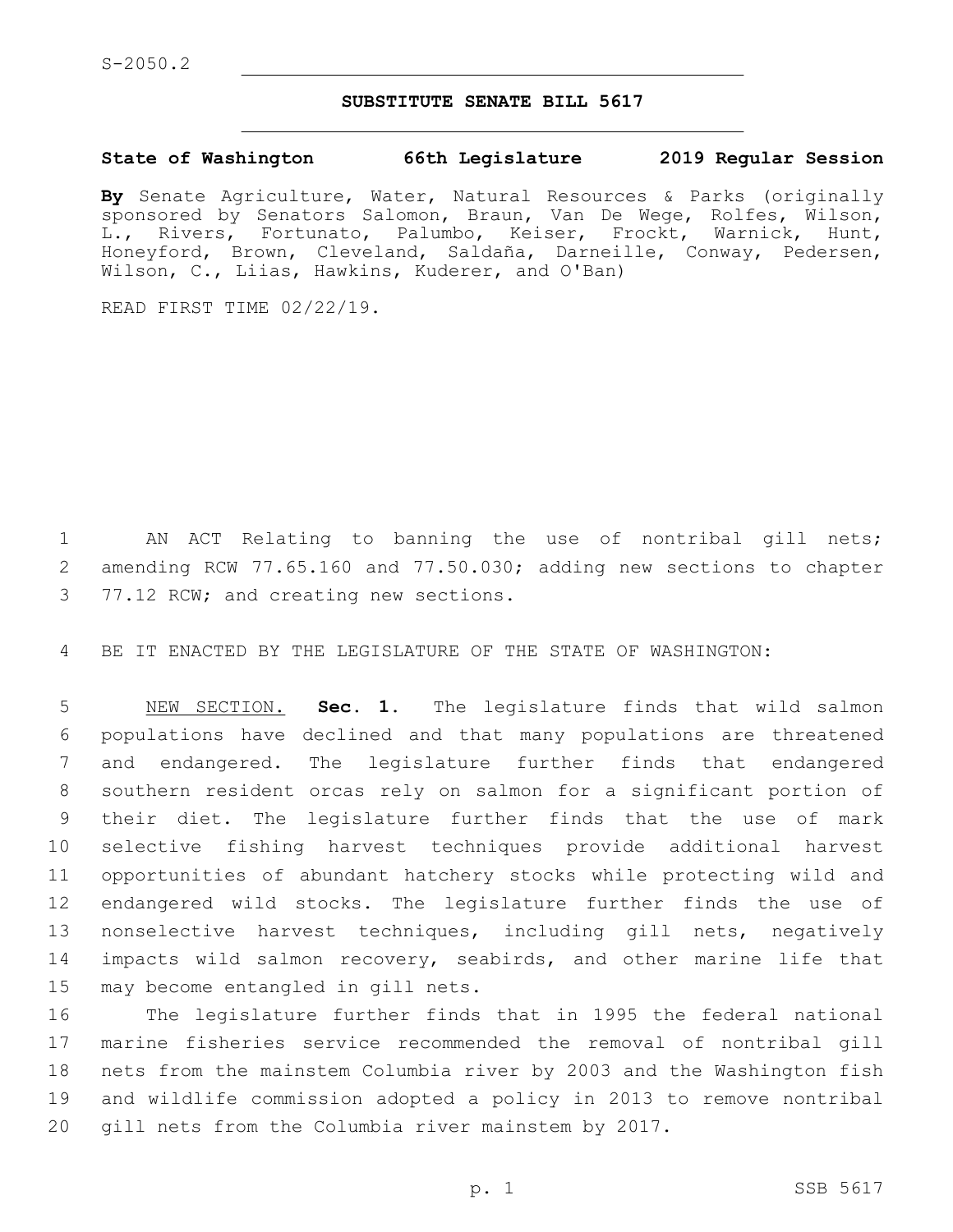Therefore, the legislature finds that the use of gill nets for the nontribal harvest of salmon must be phased out in favor of mark selective harvest techniques that are capable of the unharmed release of wild and endangered salmon while selectively harvesting hatchery-5 reared salmon.

 NEW SECTION. **Sec. 2.** A new section is added to chapter 77.12 7 RCW to read as follows:

 (1) The director shall develop a program for the purchase and permanent retirement of nontribal Columbia river salmon gill net licenses in Washington by December 31, 2020. The director shall administer the fishing license buyout program before the gill net ban 12 takes effect.

 (2) Beginning January 1, 2021, it is unlawful for an individual to use a gill net to take salmon in Washington waters of the Columbia 15 river.

 NEW SECTION. **Sec. 3.** A new section is added to chapter 77.12 17 RCW to read as follows:

 The fishing license buyout plan established in section 2 of this act must be conducted by December 31, 2020. Subject to the availability of amounts appropriated for this specific purpose, the department may purchase a salmon gill net license from a willing 22 seller for:

 (1) One thousand dollars for a gill net license holder that has not landed any salmon in Washington from 2014 through 2018; or

 (2) Three and one-half times the individual gill net license holder's average annual ex-vessel value from the salmon landed in 27 Columbia river fisheries from 2014 through 2018.

 **Sec. 4.** RCW 77.65.160 and 2018 c 235 s 2 are each amended to read as follows:29

 (1) The following commercial salmon fishery licenses are required for the license holder to use the specified gear to fish for salmon in state waters. Only a person who meets the qualifications of RCW 77.70.090 may hold a license listed in this subsection. The licenses and their annual license fees, application fees, and surcharges under 35 RCW 77.95.090 are: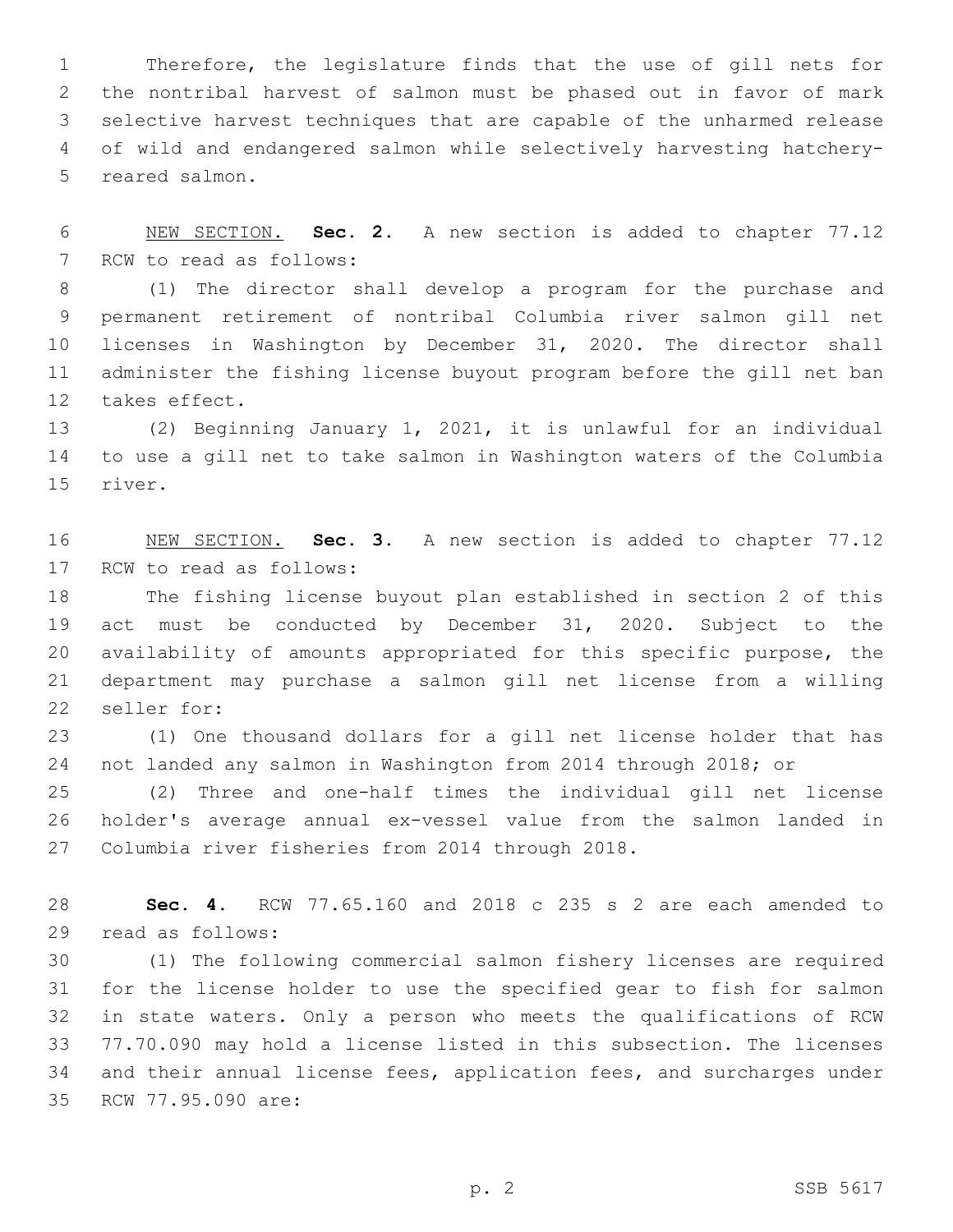| $\mathbf{1}$   |     | Fishery        | Resident | Nonresident Surcharge Application |             |       |
|----------------|-----|----------------|----------|-----------------------------------|-------------|-------|
| $\mathbf{2}$   |     | License        | Fee      | Fee                               |             | Fee   |
| 3              | (a) | Salmon Gill    | \$380    | \$765                             | plus \$100  | \$105 |
| $\overline{4}$ |     | Net-Grays      |          |                                   |             |       |
| 5              |     | Harbor-        |          |                                   |             |       |
| $6\,$          |     | Columbia river |          |                                   |             |       |
| 7              | (b) | Salmon Gill    | \$380    | \$765                             | plus \$100  | \$105 |
| $\,8\,$        |     | Net-Puget      |          |                                   |             |       |
| $\mathsf 9$    |     | Sound          |          |                                   |             |       |
| 10             | (c) | Salmon Gill    | \$380    | \$765                             | plus $$100$ | \$105 |
| 11             |     | Net-Willapa    |          |                                   |             |       |
| 12             |     | Bay-Columbia   |          |                                   |             |       |
| 13             |     | river          |          |                                   |             |       |
| 14             | (d) | Salmon purse   | \$545    | \$930                             | plus \$100  | \$105 |
| 15             |     | seine          |          |                                   |             |       |
| 16             | (e) | Salmon reef    | \$380    | \$765                             | plus \$100  | \$105 |
| 17             |     | net            |          |                                   |             |       |
| 18             | (f) | Salmon troll   | \$380    | \$765                             | plus \$100  | \$105 |

19 (2) A license issued under this section authorizes no taking or 20 delivery of salmon or other food fish unless a vessel is designated 21 under RCW 77.65.100.

22 (3) Holders of commercial salmon fishery licenses may retain 23 incidentally caught food fish other than salmon, subject to rules of 24 the department.

25 (4) A salmon troll license includes a salmon delivery license.

 (5) A salmon gill net license authorizes the taking of salmon only in the geographical area for which the license is issued. The geographical designations in subsection (1) of this section have the 29 following meanings:

 (a) "Puget Sound" includes waters of the Strait of Juan de Fuca, Georgia Strait, Puget Sound and all bays, inlets, canals, coves, sounds, and estuaries lying easterly and southerly of the international boundary line and a line at the entrance to the Strait of Juan de Fuca projected northerly from Cape Flattery to the lighthouse on Tatoosh Island and then to Bonilla Point on Vancouver 36 Island.

37 (b) "Grays Harbor-Columbia river" includes waters of Grays Harbor 38 and tributary estuaries lying easterly of a line projected northerly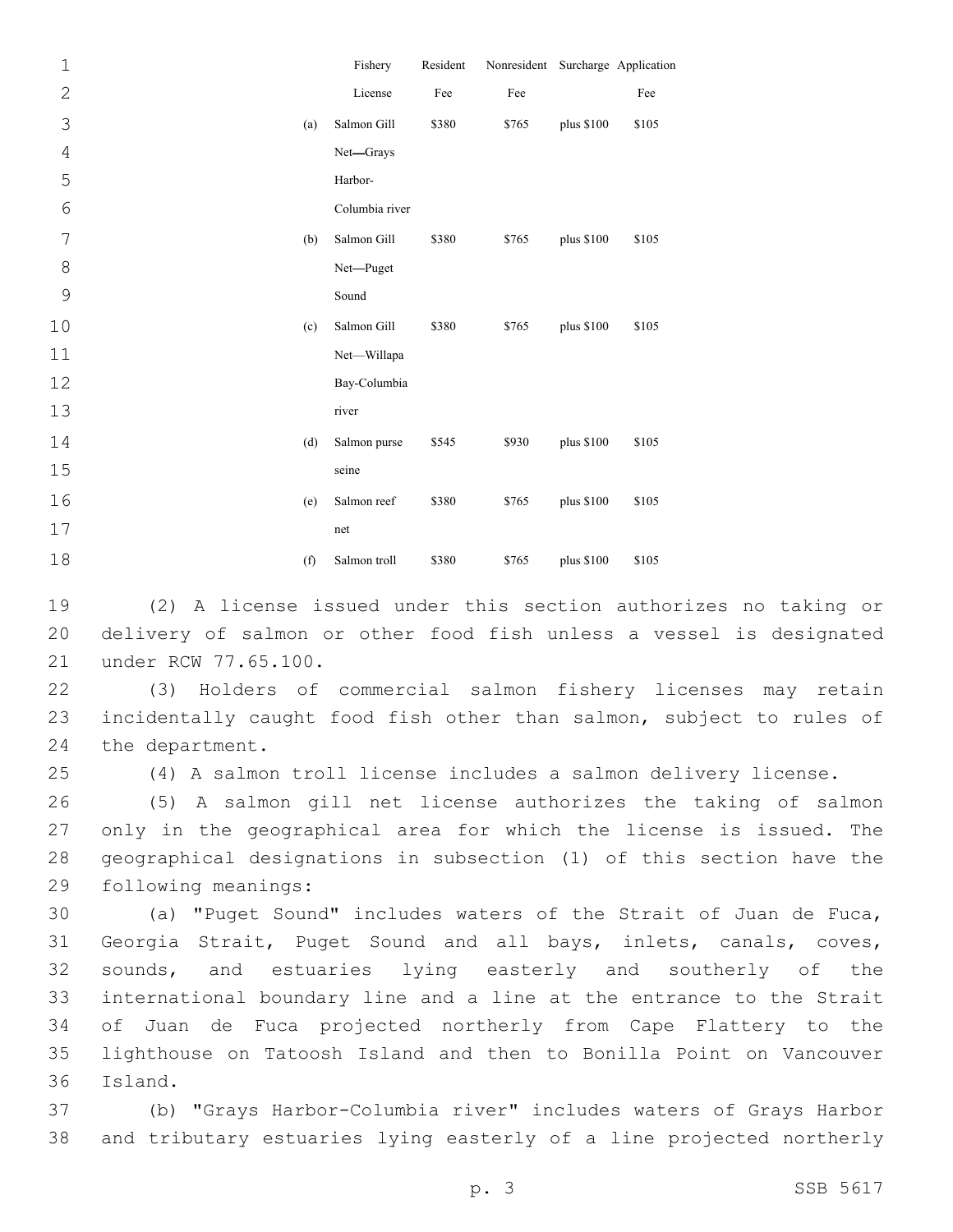from Point Chehalis Light to Point Brown and those waters of the Columbia river and tributary sloughs and estuaries easterly of a line at the entrance to the Columbia river projected southerly from the most westerly point of the North jetty to the most westerly point of 5 the South jetty.

 (c) "Willapa Bay-Columbia river" includes waters of Willapa Bay and tributary estuaries and easterly of a line projected northerly from Leadbetter Point to the Cape Shoalwater tower and those waters of the Columbia river and tributary sloughs described in (b) of this 10 subsection.

 (6) A commercial salmon troll fishery license may be renewed under this section if the license holder notifies the department by May 1st of that year that he or she will not participate in the 14 fishery during that calendar year. A commercial salmon ( $(\overrightarrow{qill} \ \text{net}_T)$ ) 15 reef net( $(\tau)$ ) or seine fishery license may be renewed under this section if the license holder notifies the department before the third Monday in September of that year that he or she will not participate in the fishery during that calendar year. The license holder must pay the one hundred dollar enhancement surcharge, plus a one hundred five dollar application fee before the third Monday in September, in order to be considered a valid renewal and eligible to 22 renew the license the following year.

 (7) Notwithstanding the annual license fees and surcharges established in subsection (1) of this section, a person who holds a resident commercial salmon fishery license shall pay an annual license fee of one hundred dollars plus the surcharge and application 27 fee if all of the following conditions are met:

28 (a) The license holder is at least seventy-five years of age;

 (b) The license holder owns a fishing vessel and has fished with a resident commercial salmon fishery license for at least thirty 31 years; and

 (c) The commercial salmon fishery license is for a geographical 33 area other than the Puget Sound.

 An alternate operator may not be designated for a license renewed at the one hundred dollar annual fee under this subsection (7).

 (8) The department shall by rule develop a fee for permits issued 37 for the taking of salmon under the trial or experimental fishery permit authorized under RCW 77.50.030.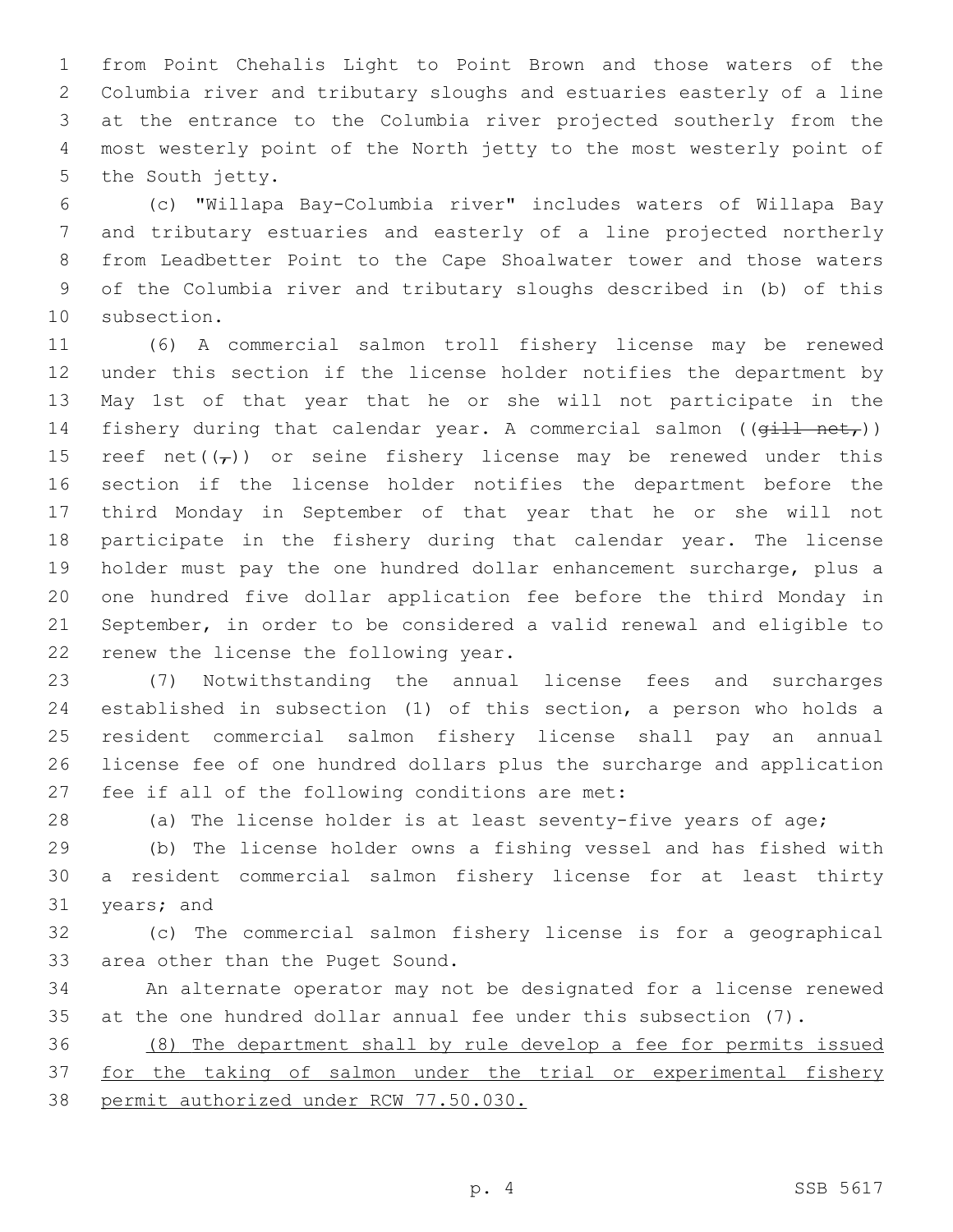1 **Sec. 5.** RCW 77.50.030 and 2001 c 163 s 2 are each amended to 2 read as follows:

 (1) A person shall not use, operate, or maintain a gill net ((which exceeds one thousand five hundred feet in length or a drag seine)) in the Washington waters of the Columbia river for catching salmon.6

 (2) A person shall not construct, install, use, operate, or maintain within state waters a pound net, round haul net, lampara net, fish trap, fish wheel, scow fish wheel, set net, weir, or fixed 10 appliance for catching salmon or steelhead except:

11 (a) If authorized by the director for scientific investigations;

12 (b) Under the authority of a trial or experimental fishery 13 permit, when an emerging commercial fishery has been designated 14 allowing use of one or more of these gear types for the harvest of 15 salmon by fishing gear capable of mark-selective harvest to reduce 16 harvest-related mortalities to wild salmonids and help maintain and 17 enhance hatchery production levels by harvesting surplus hatchery-18 reared salmon.

19 (3) The director must consult with ((the)) commercial and 20 recreational fishing interests that would be affected by the trial or 21 experimental fishery permit. ((The director may authorize the use of 22 this gear for scientific investigations.

23 (3) The department, in coordination with the Oregon department of 24 fish and wildlife, shall adopt rules to regulate the use of 25 monofilament in gill net webbing on the Columbia river.))

 NEW SECTION. **Sec. 6.** (1) In an effort to provide alternatives to nontribal salmon gill net fisheries while seeking to maintain and enhance hatchery production levels and the fishing industry, the department of fish and wildlife shall adopt rules to establish a selective gear incentive program. The selective gear incentive program must address to the maximum extent possible:

32 (a) The avoidance of nontarget species;

33 (b) The ability to fish mark selectively;

34 (c) Low mortality rate for released fish; and

35 (d) Operational effectiveness and economic viability.

 (2) The selective gear incentive program shall make funds available for interested commercial fishers to invest in alternative fishing gear that reduces wild salmon bycatch and mortality rates, while allowing for mark-selective harvest of hatchery-reared salmon.